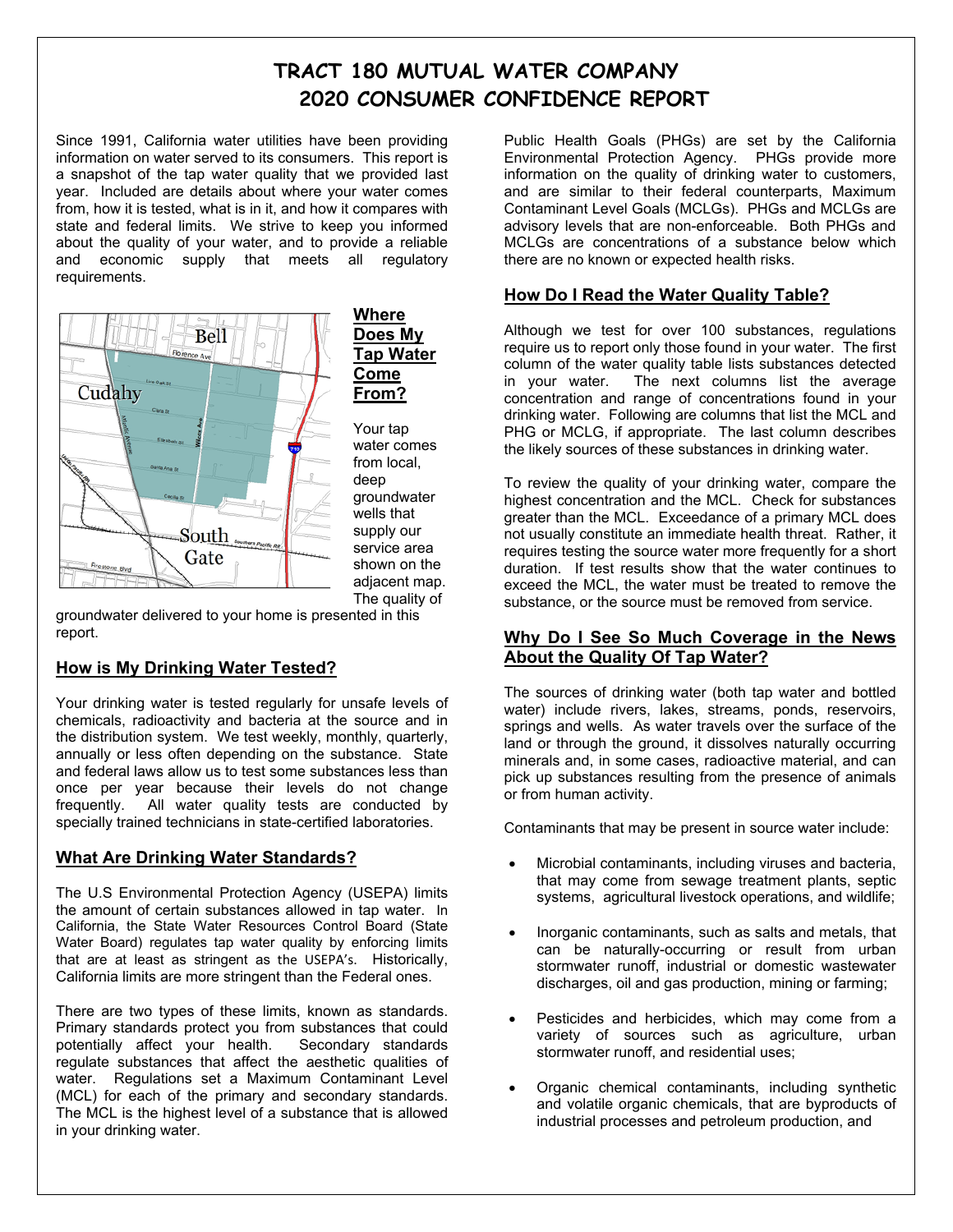can also come from gas stations, urban stormwater runoff, agricultural application, and septic systems;

 Radioactive contaminants, which can be naturally occurring or be the result of oil and gas production and mining activities.

In order to ensure that tap water is safe to drink, the USEPA and the State Water Resources Control Board (State Water Board) prescribe regulations that limit the amount of certain contaminants in water provided by public water systems. The State Water Board regulations also establish limits for contaminants in bottled water that must provide the same protection for public health.

Drinking water, including bottled water, may reasonably be expected to contain at least small amounts of some contaminants. The presence of contaminants does not necessarily indicate that water poses a health risk. More information about contaminants and potential health effects can be obtained by calling the USEPA's Safe Drinking Water Hotline (1-800-426-4791). You can also get more information on tap water by logging on to these helpful web sites:

- **http://www.epa.gov/dwstandardsregulations/2018 drinking-water-standards-and-advisory-tables** (USEPA's web site)
- **http://www.waterboards.ca.gov/drinking\_water/certl ic/drinkingwater/NotificationLevels.shtml** (State Water Board web site)

If present, elevated levels of lead can cause serious health problem, especially for pregnant women and young children. Lead in drinking water is primarily from materials and components associated with services lines and home plumbing. Tract 180 Mutual Water Company is responsible for providing high quality drinking water, but cannot control the variety of materials used in plumbing components. When your water has been sitting for several hours, you can minimize the potential for lead exposure by flushing your tap for 30 seconds to 2 minutes before using water for drinking or cooking. If you are concerned about lead in your water, you may wish to have your water tested. Information on lead in drinking water, testing methods, and steps you can take to minimize exposure is available from the Safe Drinking Water Hotline or at **http://www.epa.gov/lead**.

## **Should I Take Additional Precautions?**

Some people may be more vulnerable to contaminants in drinking water than the general population. Immunocompromised persons such as persons with cancer undergoing chemotherapy, persons who have undergone organ transplants, people with HIV/AIDS or other immune system disorders, some elderly, and infants can be particularly at risk from infections. These people should seek advice about drinking water from their health care providers. The USEPA/Centers for Disease Control guidelines on appropriate means to lessen the risk of infection of *Cryptosporidium* and other microbial contaminants are available from the USEPA's Safe Drinking Water Hotline (1-800-426-4791).

#### **Source Water Assessment**

The Tract 180 Mutual Water Company conducted an assessment of its groundwater supplies in 2003. Groundwater supplies are considered most vulnerable to automobile gas stations, chemical/petroleum processing/storage, automobile repair shops, motor pools, and historic gas stations. A copy of the approved assessment may be obtained by written request to the office.

# **How Can I Participate in Decisions On Water Issues That Affect Me?**

The public is welcome to attend monthly Board Meetings the second Monday of each month at 1:00 p.m. at 4544 Florence Avenue, Cudahy, CA 90201.

## **How Do I Contact My Water Agency If I Have Any Questions About Water Quality?**

If you have specific questions about your tap water quality, please contact George Perez at (323) 771-6682.

# **Some Helpful Water Conservation Tips**

- Fix leaky faucets in your home save up to 20 gallons every day for every leak stopped
- Save between 15 and 50 gallons each time by only washing full loads of laundry
- Adjust your sprinklers so that water lands on your lawn/garden, not the sidewalk/driveway – save 500 gallons per month
- Use organic mulch around plants to reduce evaporation – save hundreds of gallons a year
- Turn off the water when you brush your teeth save up to 3 gallons per day
- Use a water-efficient showerhead. They're inexpensive, easy to install, and can save you up to 750 gallons a month.
- Visit http://www.epa.gov/watersense for more information.

**Tract 180 Water Company Website:**  www.tract180water.com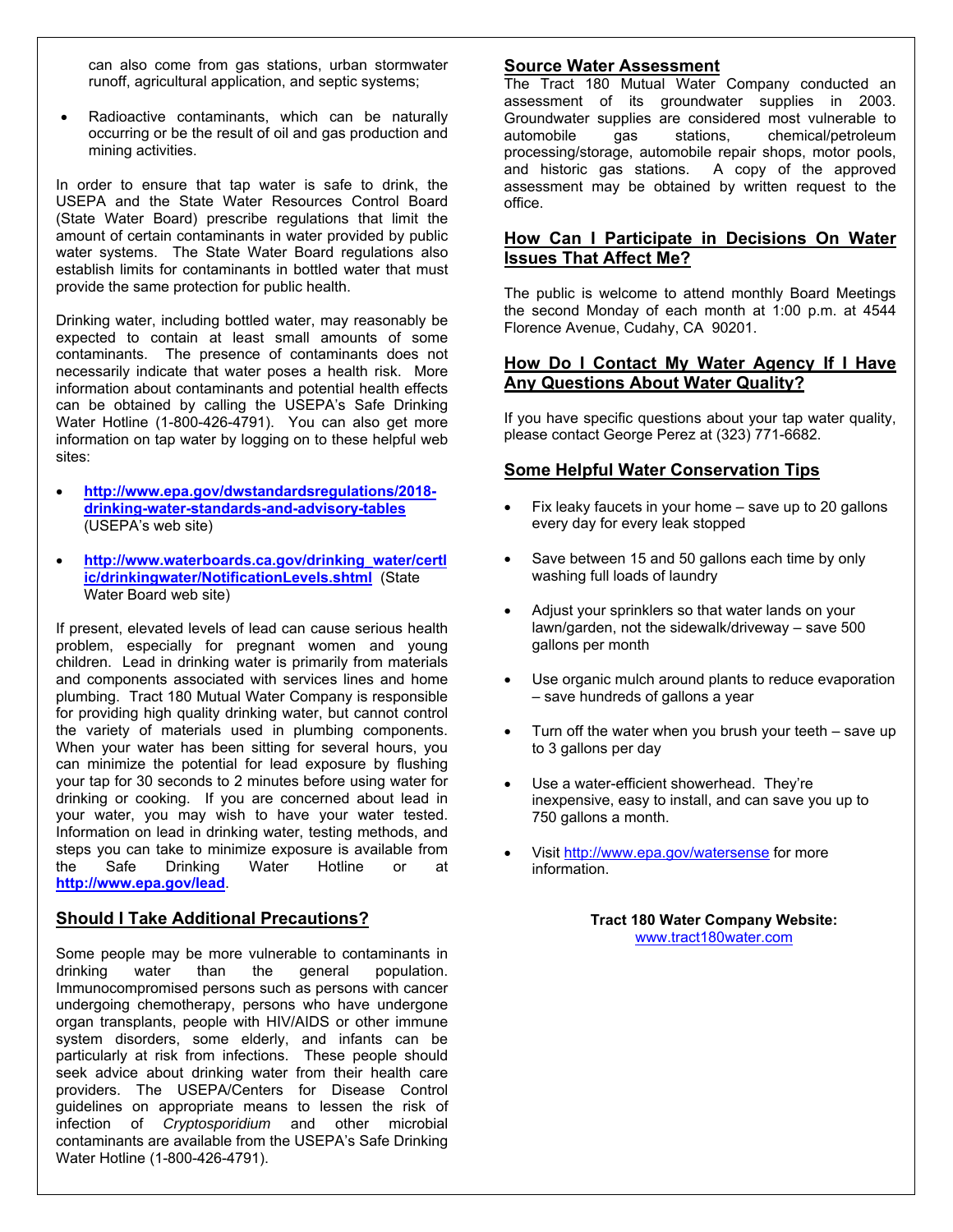# *TRACT 180 WATER COMPANY 2020 CONSUMER CONFIDENCE REPORT*

**Results are from the most recent testing performed in accordance with state and federal drinking water regulations**

**The State allows monitoring for some contaminants less than once per year because the concentrations of these contaminants do not change frequently. Some of the data, though representative, are more than one year old**

| PRIMARY STANDARDS MONITORED AT THE SOURCE-MANDATED FOR PUBLIC HEALTH |                |                    |                |             |                                                                              |
|----------------------------------------------------------------------|----------------|--------------------|----------------|-------------|------------------------------------------------------------------------------|
| Sampled in 2020<br><b>ORGANIC</b>                                    |                | <b>GROUNDWATER</b> | <b>PRIMARY</b> | PHG or      | <b>MAJOR SOURCES IN DRINKING WATER</b>                                       |
| CHEMICALS (µg/l)                                                     | <b>AVERAGE</b> | <b>RANGE</b>       | <b>MCL</b>     | (MCLG)      |                                                                              |
| Tetrachloroethylene (PCE)                                            | 1.8            | $1.6 - 1.8$        |                | 0.06(a)     | Discharge from factories, dry cleaners, and auto shops (metal degreaser)     |
| Trichloroethylene (TCE)                                              | 1.8            | $1.0 - 1.8$        |                | 1.7 (a)     | Discharge from metal degreasing sites and other factories                    |
|                                                                      |                |                    |                |             |                                                                              |
| <b>INORGANICS</b><br>Sampled from 2018 to 2020                       |                |                    |                |             |                                                                              |
| Arsenic (µg/l)                                                       | <b>ND</b>      | <b>ND</b>          | 10             | $0.004$ (b) | Erosion of natural deposits; glass/electronics production wastes; runoff     |
| Barium (mg/l)                                                        | 0.13           | 0.13               |                | 2(a)        | Oil drilling waste and metal refinery discharge; erosion of natural deposits |
| Fluoride (mg/l)                                                      | 0.30           | 0.30               |                | 1(a)        | Erosion of natural deposits, water additive that promotes strong teeth       |
| Nitrate (mg/l as N)                                                  | 1.8            | $1.3 - 2.1$        | 10             | 10(a)       | Runoff and leaching from fertilizer use/septic tanks/sewage, natural erosion |
|                                                                      |                |                    |                |             |                                                                              |
| RADIOLOGICAL - (pCi/I) (Results are from 2019) (b)                   |                |                    |                |             |                                                                              |
| Gross Alpha                                                          | 1.6            | $ND - 3.1$         | 15             | (0)         | Erosion of natural deposits                                                  |
| Radium 226                                                           | <b>ND</b>      | <b>ND</b>          |                | 0.05        | Erosion of natural deposits                                                  |
| Radium 228                                                           | <b>ND</b>      | <b>ND</b>          | 5 (i)          | 0.019       | Erosion of natural deposits                                                  |
| Uranium                                                              | 0.9            | $ND - 1.7$         | 20             | 0.43(a)     | Erosion of natural deposits                                                  |

|                                     |                            |                                      |                                              |                          | PRIMARY STANDARDS MONITORED IN THE DISTRIBUTION SYSTEM - MANDATED FOR PUBLIC HEALTH                                                                                                                                                                                                                     |
|-------------------------------------|----------------------------|--------------------------------------|----------------------------------------------|--------------------------|---------------------------------------------------------------------------------------------------------------------------------------------------------------------------------------------------------------------------------------------------------------------------------------------------------|
|                                     | <b>DISTRIBUTION SYSTEM</b> |                                      | <b>PRIMARY</b>                               | PHG or                   |                                                                                                                                                                                                                                                                                                         |
| <b>MICROBIALS</b>                   | <b>AVERAGE # POSITIVE</b>  | <b>RANGE OF #</b><br><b>POSITIVE</b> | <b>MCL</b>                                   | (MCLG)                   |                                                                                                                                                                                                                                                                                                         |
| <b>Total Coliform Bacteria</b>      | 0.0                        | $\Omega$                             | No more than 1<br>positive monthly<br>sample | (0)                      | Naturally present in the environment. Coliforms are bacteria that are naturally present in the environment and are used as an<br>indicator that other, potentially-harmful, bacteria may be present. Coliforms were found in more samples than allowed and this<br>was a warning of potential problems. |
| Fecal Coliform and E.Coli Bacteria  | $\mathbf 0$                | $\mathbf 0$                          | $\mathbf{0}$                                 | (0)                      | Human and animal fecal waste.                                                                                                                                                                                                                                                                           |
| No. of Acute Violations             | $\Omega$                   | $\Omega$                             |                                              |                          |                                                                                                                                                                                                                                                                                                         |
|                                     |                            |                                      |                                              |                          |                                                                                                                                                                                                                                                                                                         |
|                                     | <b>DISTRIBUTION SYSTEM</b> |                                      | <b>PRIMARY</b>                               | PHG or                   |                                                                                                                                                                                                                                                                                                         |
| <b>MICROBIALS</b>                   | <b>AVERAGE</b>             | <b>RANGE</b>                         | <b>MCL</b>                                   | (MCLG)                   |                                                                                                                                                                                                                                                                                                         |
| Turbidity (NTU)                     | 0.4                        | $< 0.1 - 0.6$                        | TT                                           | ٠                        | Soil runoff                                                                                                                                                                                                                                                                                             |
| <b>DISINFECTION BY-PRODUCTS (c)</b> | <b>DISTRIBUTION SYSTEM</b> |                                      | <b>PRIMARY</b>                               | PHG or                   |                                                                                                                                                                                                                                                                                                         |
| AND DISINFECTION RESIDUALS          | <b>AVERAGE</b>             | <b>RANGE</b>                         | <b>MCL</b>                                   | (MCLG)                   |                                                                                                                                                                                                                                                                                                         |
| Total Trihalomethanes-TTHMS (µq/l)  | 5.1                        | $1.9 - 6.5$                          | 80                                           | $\overline{\phantom{a}}$ | By-product of drinking water chlorination                                                                                                                                                                                                                                                               |
| Haloacetic Acids (µq/l)             | 1.2                        | $ND - 1.3$                           | 60                                           | $\overline{\phantom{a}}$ | By-product of drinking water disinfection                                                                                                                                                                                                                                                               |
| Total Chlorine Residual (mg/l)      | 0.9                        | $0.3 - 1.4$                          | 4.0(d)                                       | 4.0(e)                   | Drinking water disinfectant added for treatment                                                                                                                                                                                                                                                         |
|                                     |                            |                                      |                                              |                          |                                                                                                                                                                                                                                                                                                         |
| <b>AT THE TAP</b>                   | <b>DISTRIBUTION SYSTEM</b> |                                      |                                              |                          |                                                                                                                                                                                                                                                                                                         |
| <b>PHYSICAL CONSTITUENTS</b>        | 90th PERCENTILE            | <b>NUMBER SITES</b>                  | <b>ACTION LEVEL</b>                          | PHG or                   |                                                                                                                                                                                                                                                                                                         |
| 30 sites sampled in 2019            | <b>LEVEL DETECTED</b>      | <b>ABOVE AL</b>                      | AL.                                          | (MCLG)                   |                                                                                                                                                                                                                                                                                                         |
| Copper (mg/l)                       | 0.21(f)                    |                                      | 1.3 AL                                       | 0.3(a)                   | Internal corrosion of household plumbing, erosion of natural deposits, leaching from wood preservatives                                                                                                                                                                                                 |
| Lead (µg/l)                         | ND(f)                      | $\Omega$                             | <b>15 AL</b>                                 | 0.2(a)                   | Internal corrosion of household plumbing, industrial manufacturer discharges, erosion of natural deposits                                                                                                                                                                                               |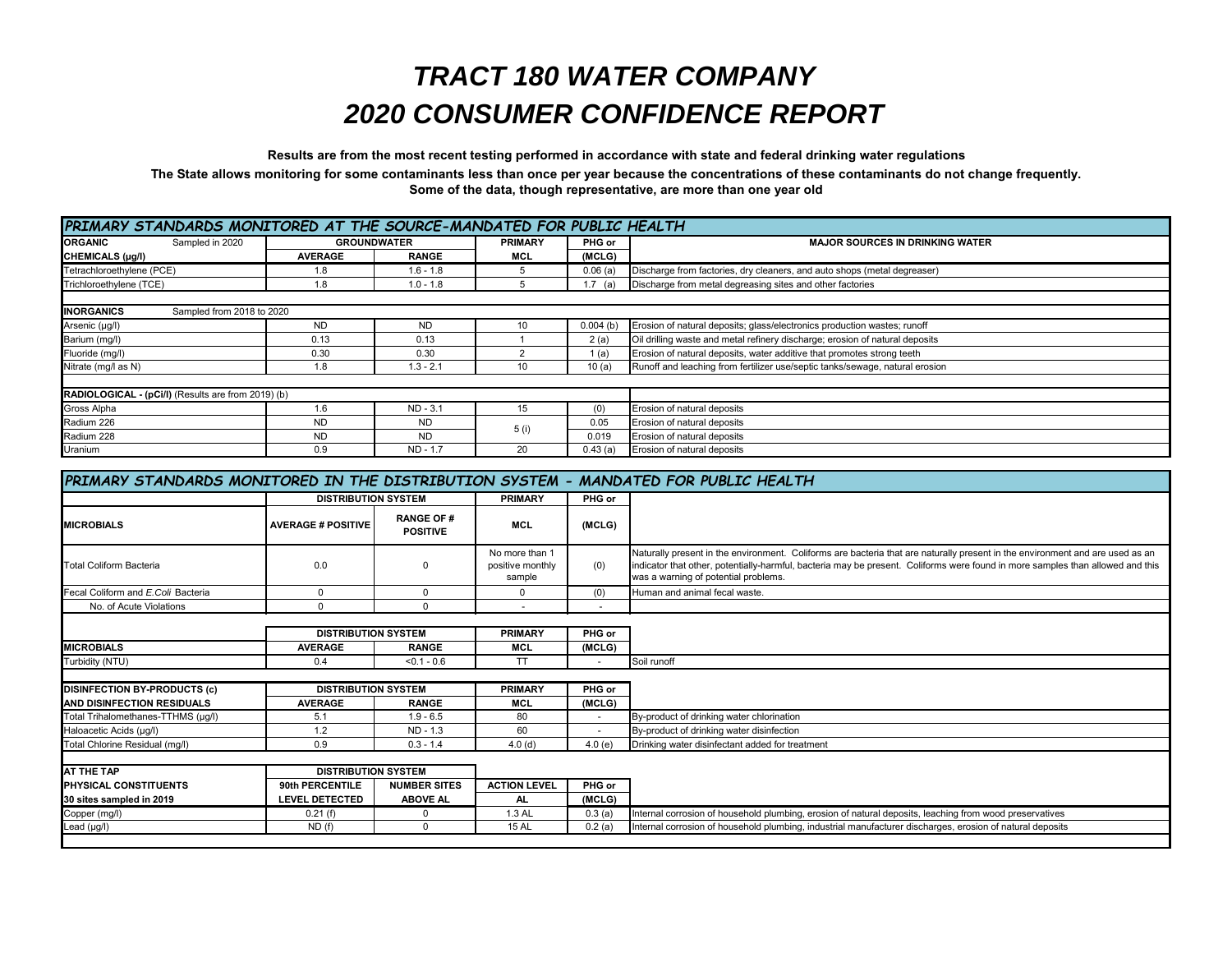## *SECONDARY STANDARDS MONITORED AT THE SOURCE-FOR AESTHETIC PURPOSES*

| Sampled in 2018-2020               | <b>GROUNDWATER</b> |               | <b>SECONDARY</b> | PHG or |                                                                            |  |  |
|------------------------------------|--------------------|---------------|------------------|--------|----------------------------------------------------------------------------|--|--|
|                                    | <b>AVERAGE</b>     | <b>RANGE</b>  | MCL              | (MCLG) |                                                                            |  |  |
| Aggressiveness Index (corrosivity) | 12.2               | 12.2          | Non-corrosive    |        | Natural/industrially-influenced balance of hydrogen/carbon/oxygen in water |  |  |
| Chloride (mg/l)                    | 56.5               | $54.0 - 59.0$ | 500              |        | Runoff/leaching from natural deposits, seawater influence                  |  |  |
| Color (color units)                | ND                 | <b>ND</b>     | 15 (h)           |        | Naturally-occurring organic materials                                      |  |  |
| Specific Conductance (uS/cm)       | 665                | 660 - 670     | 1.600            |        | Substances that form ions when in water, seawater influence                |  |  |
| Manganese $(\mu g/l)$ (g)          | ND                 | <b>ND</b>     | 50               |        | Leaching from natural deposits.                                            |  |  |
| Odor (threshold odor number)       | 0.5                | ND - 1.0      |                  |        | Naturally-occurring organic materials                                      |  |  |
| Sulfate (mg/l)                     | 110                | $100 - 120$   | 500              |        | Runoff/leaching from natural deposits, industrial wastes                   |  |  |
| Total Dissolved Solids (mg/l)      | 405                | 390 - 420     | 1.000            |        | Runoff/leaching from natural deposits                                      |  |  |
| Turbidity (NTU)                    |                    | <b>ND</b>     |                  |        | Soil runoff                                                                |  |  |

#### *SECONDARY STANDARDS MONITORED IN THE DISTRIBUTION SYSTEM-FOR AESTHETIC PURPOSES*

| <b>GENERAL</b>                          | <b>DISTRIBUTION SYSTEM</b> |                    | <b>SECONDARY</b>   | PHG or |                                             |
|-----------------------------------------|----------------------------|--------------------|--------------------|--------|---------------------------------------------|
| <b>IPHYSICAL</b><br><b>CONSTITUENTS</b> | <b>AVERAGE</b>             | <b>RANGE</b>       | <b>BROL</b><br>MUL | (MCLG) |                                             |
| Color (color units)                     | 53 I.                      | ∴.5> - ''<br>≤3.0∴ |                    |        | ally-occurring organic materials            |
| Odor (threshold odor number)            |                            | $\sim$<br>. . U –  |                    |        | Natural<br>allv-occurring organic materials |

| ZDDI TI ONAL CHEMICALS OF INITEREST |                |                    | <b>FOOTNOTES</b>                                                                                                                                                                                                                                                                                                                                         |
|-------------------------------------|----------------|--------------------|----------------------------------------------------------------------------------------------------------------------------------------------------------------------------------------------------------------------------------------------------------------------------------------------------------------------------------------------------------|
| Sampled from 2018 to 2020           |                | <b>GROUNDWATER</b> | (a) California Public Health Goal (PHG). Other advisory levels listed in this column a                                                                                                                                                                                                                                                                   |
|                                     | <b>AVERAGE</b> | <b>RANGE</b>       |                                                                                                                                                                                                                                                                                                                                                          |
| Total Alkalinity (mg/l)             | 170            | 170.0              | (c) Running annual average used to calculate average, range, and MCL compliance                                                                                                                                                                                                                                                                          |
| Calcium (mg/l)                      | 66.5           | $66 - 67$          | (d) Maximum Residual Disinfectant Level (MRDL)                                                                                                                                                                                                                                                                                                           |
| 1,4-Dioxane (ug/l)<br>(i)           | 3.8            | $3.0 - 4.8$        | (e) Maximum Residual Disinfectant Level Goal (MRDLG)                                                                                                                                                                                                                                                                                                     |
| Hexavalent Chromium (ug/l)<br>(k)   | 1.1            | 1.1                | (f) 90th percentile from the most recent sampling at selected customer taps.                                                                                                                                                                                                                                                                             |
| Magnesium (mg/l)                    | 14             | 14                 | (g) Secondary MCLs are set to protect to protect the odor, taste, and appearance of                                                                                                                                                                                                                                                                      |
| pH (standard unit)                  | 7.7            | $7.6 - 7.8$        | (h) The color MCL is set to protect against unpleasant effects; an exceedance does                                                                                                                                                                                                                                                                       |
| Potassium (mg/l)                    | 3.4            | $3.3 - 3.4$        |                                                                                                                                                                                                                                                                                                                                                          |
| Sodium (mg/l)                       | 52.5           | $50 - 55$          | (j) The Notification Level of 1 ug/l for 1,4-Dioxane was exceeded in two wells in 2020<br>excess of the Notification Level over many years may experience liver or kidney pro<br>based on studies in laboratory animals.                                                                                                                                 |
| Total Hardness (mg/l)               | 220            | 220                | (k) Sampled May 21, 2015. There is currently no MCL for hexavalent chro<br>withdrawn on September 11, 2017. Discharge from electroplating factories<br>synthesis, refractory production, and textile manufacturing facilities, erosio<br>water containing hexavalent chromium in excess of the detection limit of 1<br>increased risk of getting cancer. |

| ADDITIONAL CHEMICALS OF INTEREST                |                |              | <b>FOOTNOTES</b>                                                                                                                                                                                                                                                                                                                                                                                                                                                                                                                       |
|-------------------------------------------------|----------------|--------------|----------------------------------------------------------------------------------------------------------------------------------------------------------------------------------------------------------------------------------------------------------------------------------------------------------------------------------------------------------------------------------------------------------------------------------------------------------------------------------------------------------------------------------------|
| Sampled from 2018 to 2020<br><b>GROUNDWATER</b> |                |              | (a) California Public Health Goal (PHG). Other advisory levels listed in this column are federal Maximum Contaminant Level Goals (MCLGs)                                                                                                                                                                                                                                                                                                                                                                                               |
|                                                 | <b>AVERAGE</b> | <b>RANGE</b> |                                                                                                                                                                                                                                                                                                                                                                                                                                                                                                                                        |
| Total Alkalinity (mg/l)                         | 170            | 170.0        | (c) Running annual average used to calculate average, range, and MCL compliance.                                                                                                                                                                                                                                                                                                                                                                                                                                                       |
| Calcium (mg/l)                                  | 66.5           | $66 - 67$    | (d) Maximum Residual Disinfectant Level (MRDL)                                                                                                                                                                                                                                                                                                                                                                                                                                                                                         |
| 1,4-Dioxane (uq/l)<br>(i)                       | 3.8            | $3.0 - 4.8$  | (e) Maximum Residual Disinfectant Level Goal (MRDLG)                                                                                                                                                                                                                                                                                                                                                                                                                                                                                   |
| Hexavalent Chromium (uq/l) (k)                  | 1.1            | 1.1          | (f) 90th percentile from the most recent sampling at selected customer taps.                                                                                                                                                                                                                                                                                                                                                                                                                                                           |
| Magnesium (mg/l)                                | 14             | 14           | (g) Secondary MCLs are set to protect to protect the odor, taste, and appearance of drinking water                                                                                                                                                                                                                                                                                                                                                                                                                                     |
| pH (standard unit)                              | 7.7            | $7.6 - 7.8$  | (h) The color MCL is set to protect against unpleasant effects; an exceedance does not pose a health risk.                                                                                                                                                                                                                                                                                                                                                                                                                             |
| Potassium (mg/l)                                | 3.4            | $3.3 - 3.4$  |                                                                                                                                                                                                                                                                                                                                                                                                                                                                                                                                        |
| Sodium (mg/l)                                   | 52.5           | $50 - 55$    | (j) The Notification Level of 1 ug/l for 1,4-Dioxane was exceeded in two wells in 2020. Some people who use water containing 1,4-dioxane in<br>excess of the Notification Level over many years may experience liver or kidney problems and may have an increased risk of getting cancer,<br>based on studies in laboratory animals.                                                                                                                                                                                                   |
| Total Hardness (mg/l)                           | 220            | 220          | (k) Sampled May 21, 2015. There is currently no MCL for hexavalent chromium. The previous MCL of 0.010 mg/L was<br>withdrawn on September 11, 2017. Discharge from electroplating factories, leather tanneries, wood perservation, chemical<br>synthesis, refractory production, and textile manufacturing facilities, erosiohn of natural deposits. Some people who drink<br>water containing hexavalent chromium in excess of the detection limit of 1 ug/l (1 ppb) over many years may have an<br>increased risk of getting cancer. |

| <b>uS/cm</b> = microSiemens per centimeter                                                      |
|-------------------------------------------------------------------------------------------------|
|                                                                                                 |
| $ND =$ constituent not detected at the reporting limit<br>$NTU$ = nephelometric turbidity units |
|                                                                                                 |

#### *DEFINITIONS*

Primary Drinking Water Standard (PDWS): MCLs, MRDLs and treatment techniques (TT) for contaminants that affect health, along with their monitoring and reporting requirements.

*Variances and Exemptions* : State Water Board permission to exceed an MCL or not comply with a TT under certain conditions.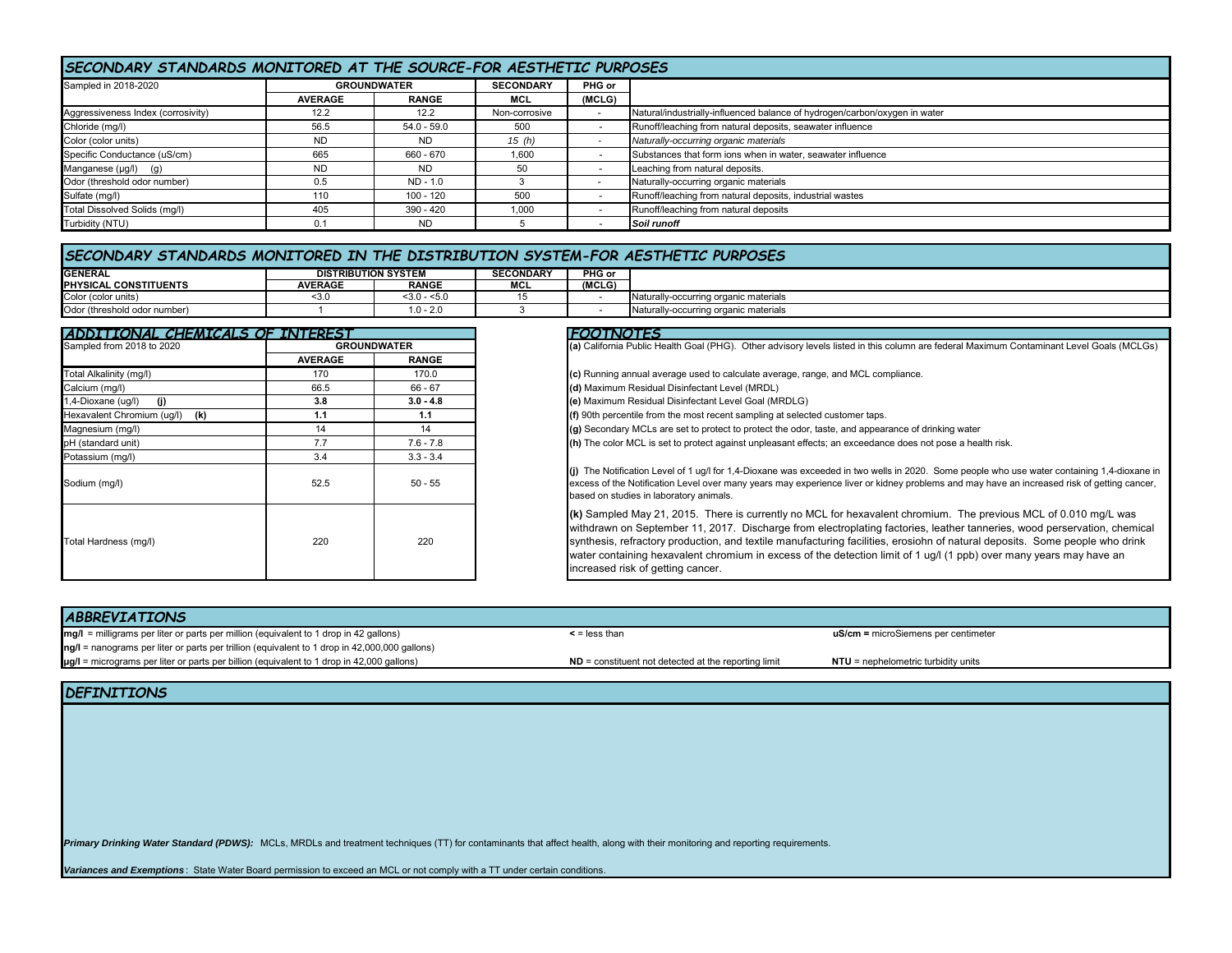#### **UNREGULATED CONTAMINANT MONITORING REGULATION (UCMR- 4)**

The Safe Drinking Water Act requires the Environmental Protection Agency (EPA) to identify unregulated contaminants for potential regulations. Every five years, EPA identifies a list of unregulated contaminants to be monitored for by the nation's water utilities over a three year period. This occured in 2018-2020 with the forth UCMR (UCMR-4). Tract 180 Water Company is monitoring for a total of 30 chemical contaminants from its wells along with a corresponding sampling from the distribution system reflecting water from each well. Unregulated contaminant monitoring helps USEPA and the State Water Resources Control Board to determine where certain contaminants occur and whether the contaminants need to be regulated. Once EPA has obtained this occurence data nationally, they are required to determine if there is a meaningful opportunity for increased health protection of drinking water by regulating these contaminants. The findings from this monitoring are reported in this year's Consumer Confidence Report.

| FORTH UNREGULATED CONTAMINANT MONITORING REGULATION (UCMR4) |                |              |                  |                                                                                                                        |  |
|-------------------------------------------------------------|----------------|--------------|------------------|------------------------------------------------------------------------------------------------------------------------|--|
| Monitored in 2018                                           |                |              | <b>MINIMUM</b>   |                                                                                                                        |  |
| <b>CHEMICALS PARAMETERS</b>                                 | <b>AVERAGE</b> | <b>RANGE</b> | <b>REPORTING</b> | USE OR ENVIRONMENTAL SOURCE                                                                                            |  |
|                                                             |                |              | <b>LEVEL</b>     |                                                                                                                        |  |
|                                                             | 2.43           | $ND - 4.9$   | 0.4              | Naturally-occuring element; commercially available in combination with other elements and minerals; used in steel      |  |
| Manganese (ug/l)                                            |                |              |                  | production, fertilizer, batteries and fireworks; drinking water and wastewater treatment chemical; essential nutrient. |  |
|                                                             |                |              |                  | Manganese has a secondary MCL of 50ug/l)                                                                               |  |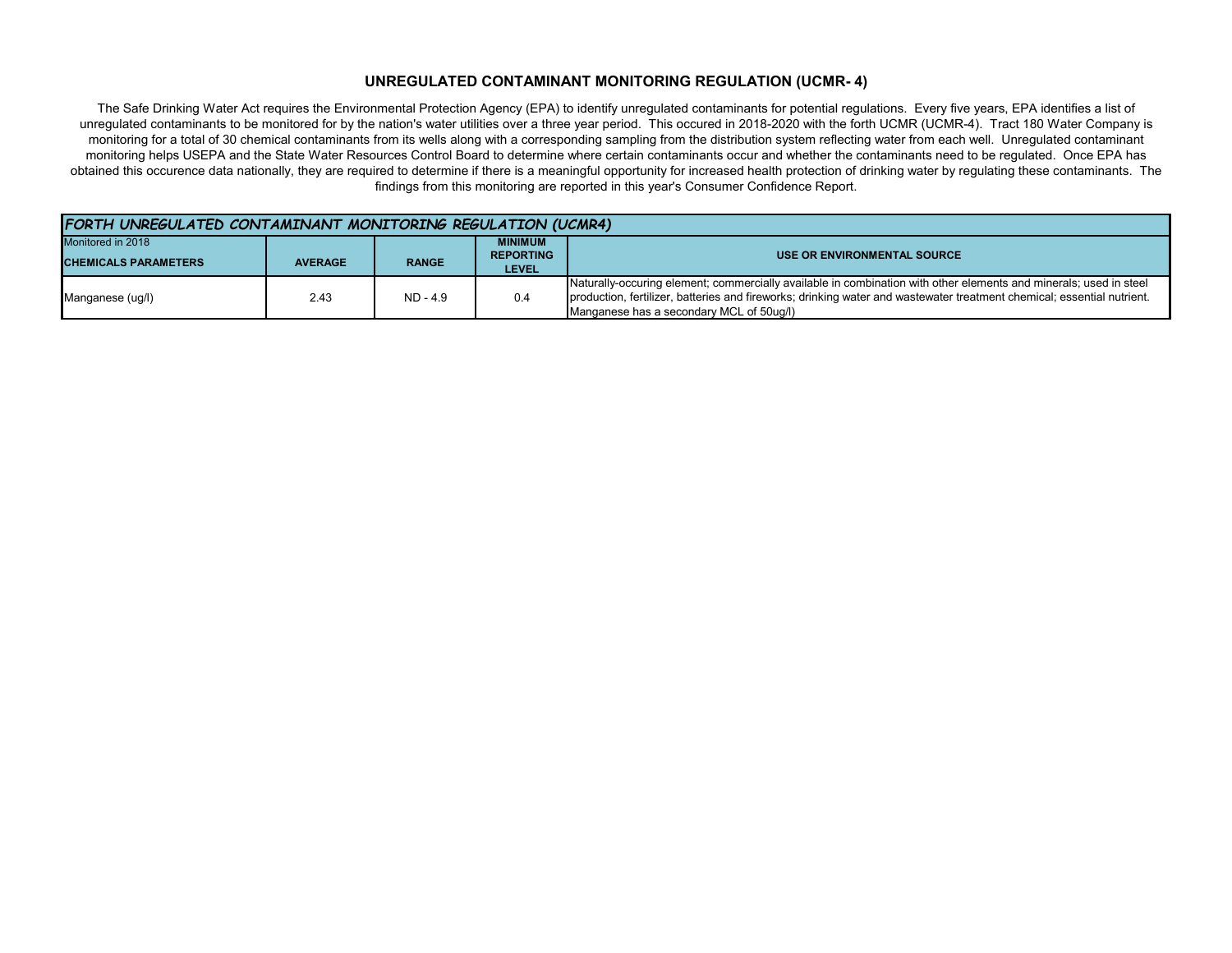# **TRACT 180 WATER COMPANY INFORME DE CONFIANZA DE CONSUMIDOR 2020**

Desde 1991, las agencias de agua en California han dado información del agua que se ha proveído a sus consumidores. Este reporte representa información sobre la calidad del agua potable que le proveímos el año pasado. Incluímos detalles sobre el origen del agua que toma, cómo se analiza, que contiene, y cómo se compara con los estándares estatales y federales. Nos esforzamos por mantenerle informado sobre la calidad de su agua, y proveerle un abastecimiento confiable y económico que cumpla con todos los requisitos**.** 



## **¿De Dónde Proviene el Agua de mi llave?**

Su agua de la llave proviene de uno o más pozos profundos de aguas subterráneas. Estos pozos locales se encuentran en el área de servicio que se indica en el mapa incluido. La calidad del agua que llega a su hogar se presenta en este reporte.

#### **¿Cómo Se Analiza Mi Agua Potable?**

El agua que bebe se analiza regularmente para asegurar y verificar que no tenga niveles altos de sustancias químicas, de radioactividad o de bacteria en el sistema de distribución y en los servicios de agua. Estos análisis se llevan a cabo semanal, mensual, trimestral, y anualmente o con más frecuencia, dependiendo de la sustancia analizada. Dentro de las leyes estatales y federales, se nos permite analizar algunas sustancias con menor frecuencia que los periodos anuales porque los resultados no cambian.

#### **¿Cuales Son Los Estándares del Agua Potable?**

La Agencia federal de Proteción al Medio Ambiente (USEPA) impone los límites de substancia permitidas para ciertos contaminantes en el agua potable. En California, el Departamento de la Salud Pública (CDHP) regula la calidad del agua de la llave haciendo cumplir con los límites que son al menos tan rigurosos como los del USEPA. Historicamente, los estándares de California han sido más estrictos que los estándares federales.

Hay dos tipos de límites conocidos como estándares. Los estándares primarios lo protegen de sustancias que potencialmente le podrían afectar su salud. Los estándares secundarios regulan las sustancias que afectan la calidad estética del agua. Las regulaciones establecen los Niveles Máximos de Contaminantes (MCL) para los estándares primario o secundario en el agua de beber. El MCL es el nivel máximo permitido para las substancias monitoreadas en el agua de beber.

Objetivos del Departamento de Salud Pública (PHG) son establecidos por la agencia estatal de California-EPA. Los PHG proveen más información con respecto a la calidad del agua para los consumidores, y son similares a sus contrapartes federales, Metas para Los Niveles de Contaminante Máximos (MCLG). Los PHG y MCLG son niveles recomendables cuales no son ejecutables. Ambos niveles de los PHG y MCLG son concentraciones de una sustancia en que no hay riesgos a la salud aún conocidos.

#### **¿Cómo Interpreto la Tabla de Calidad del Agua?**

Aunque analizamos más de 100 sustancias, los reglamentos solo nos requieren que reportemos aquellas sustancias que se encuentran en su agua. La primera columna en la tabla de la calidad de agua muestra las sustancias detectadas en el agua. La siguiente columna muestra un promedio y el rango de concentraciones encontrado en el agua que usted toma. En seguida están las listas del MCL, el PHG y el MCLG, si son apropiados. La última columna describe las probables fuentes u origen de las sustancias detectadas en el agua potable.

Para revisar la calidad de su agua de beber, compare el valor de la substancia contra el MCL. Revise todos los químicos que se encuentran sobrepasando el MCL. Si se encuentra un químico sobrepasando el MCL, no significa que sea detrimental a la salud de inmediato.Más bien, se requiere que se realizen análisis más frecuentemente en el abastecimiento del agua por un período más corto. Si los resultados del agua continúan excediendo el MCL, el agua debe ser tratada para remover esa sustancia, o la fuente de agua debe ser puesta fuera de servicio.

#### **¿Por Qué Hay Tanta Publicidad Sobre La Calidad Del Agua Potable?**

Las fuentes del agua potable, ambas de la llave o embotellada provienen de ríos, lagos, arroyos, lagunas, embalses, manantiales, y pozos. Al pasar el agua por la superficie de los suelos o de la tierra, el agua disuelve minerales que ocurren naturalmente y en algunas ocasiones, material radioactivo o igual pueden levantar sustancias generadas por la presencia de animales o actividades humanas.